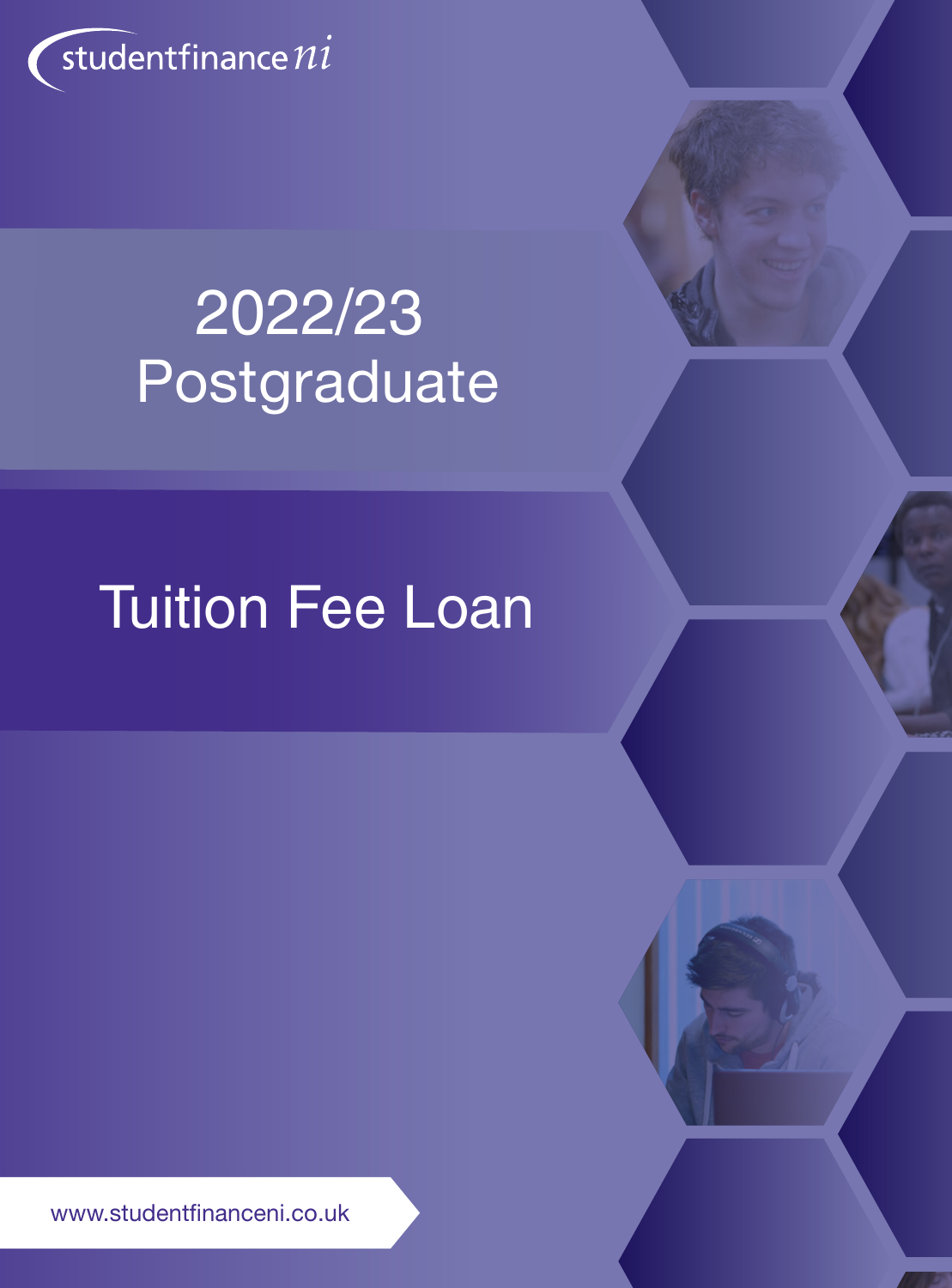# **Contents**

|              | Who should read this guide?                                         | 03 |
|--------------|---------------------------------------------------------------------|----|
|              | What student finance is available?                                  | 03 |
| $\mathbf{X}$ | Do you qualify?                                                     | 04 |
| £            | Find out what you're entitled to                                    | 07 |
|              | How and when to apply                                               | 09 |
|              | Evidence you need to provide                                        | 09 |
|              | What if your circumstances change?                                  | 10 |
|              | Taking a break from your studies or<br>withdrawing from your course | 10 |
|              | Reapplying next year                                                | 11 |
|              | Repayment                                                           | 12 |
|              | <b>Further Information</b>                                          | 14 |
|              |                                                                     |    |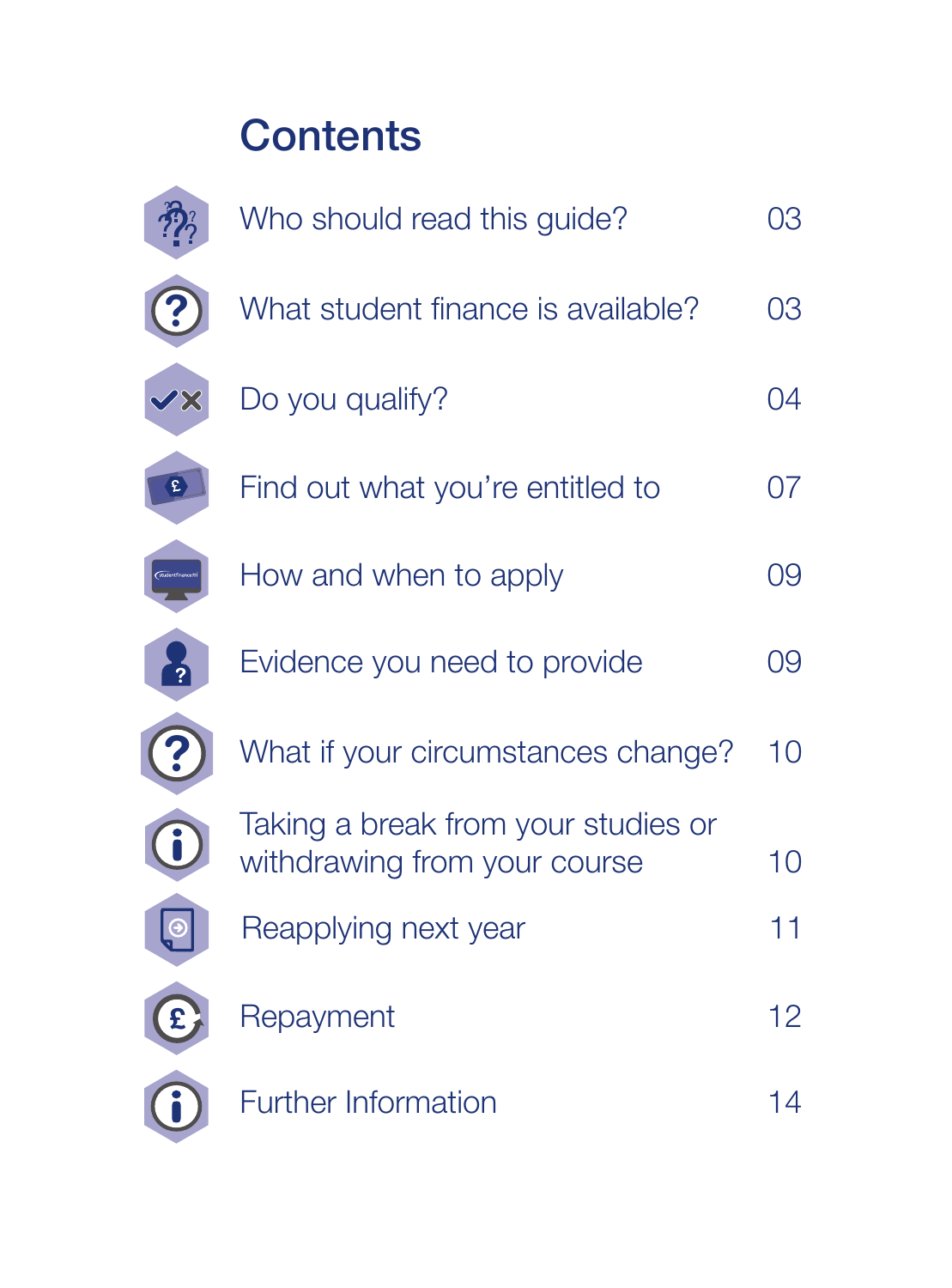

### Who should read this guide?

This guide is for students who are studying on postgraduate certificate, postgraduate diploma, taught Master's or research Master's courses during academic year 2022/23, either on a full-time or part-time basis. It applies to students who are either in attendance or undertaking a course via distance learning.

It applies to postgraduate students whose homes are in Northern Ireland (whether you study in Northern Ireland, England, Scotland or Wales), and to eligible EU students who are studying in Northern Ireland.

It outlines what finance is available as well as how and when to apply.

You can also get more information from our website at www.studentfinanceni.co.uk and from your university or college.



## What student finance is available?



### Postgraduate Tuition Fee Loan

If you started a postgraduate certificate, postgraduate diploma, taught Master's or research Master's during the 2017/18 academic year or after, you may be eligible to apply for a Postgraduate Tuition Fee Loan of up to £5,500 for the course, to help with the cost of your course fees. The Postgraduate Tuition Fee Loan can't be more than the actual fee charged by the university or college, it isn't based on household income, and you must repay it. It is paid directly to your university or college. More details on the repayment terms can be found on page 12.

## £

### Disabled Students' Allowance

If you have a disability, long-term health condition, mental health condition or specific learning difficulty, such as dyslexia or dyspraxia, you may be able to get extra help through Disabled Students' Allowance (DSA).

You can find more information on DSA on page 8.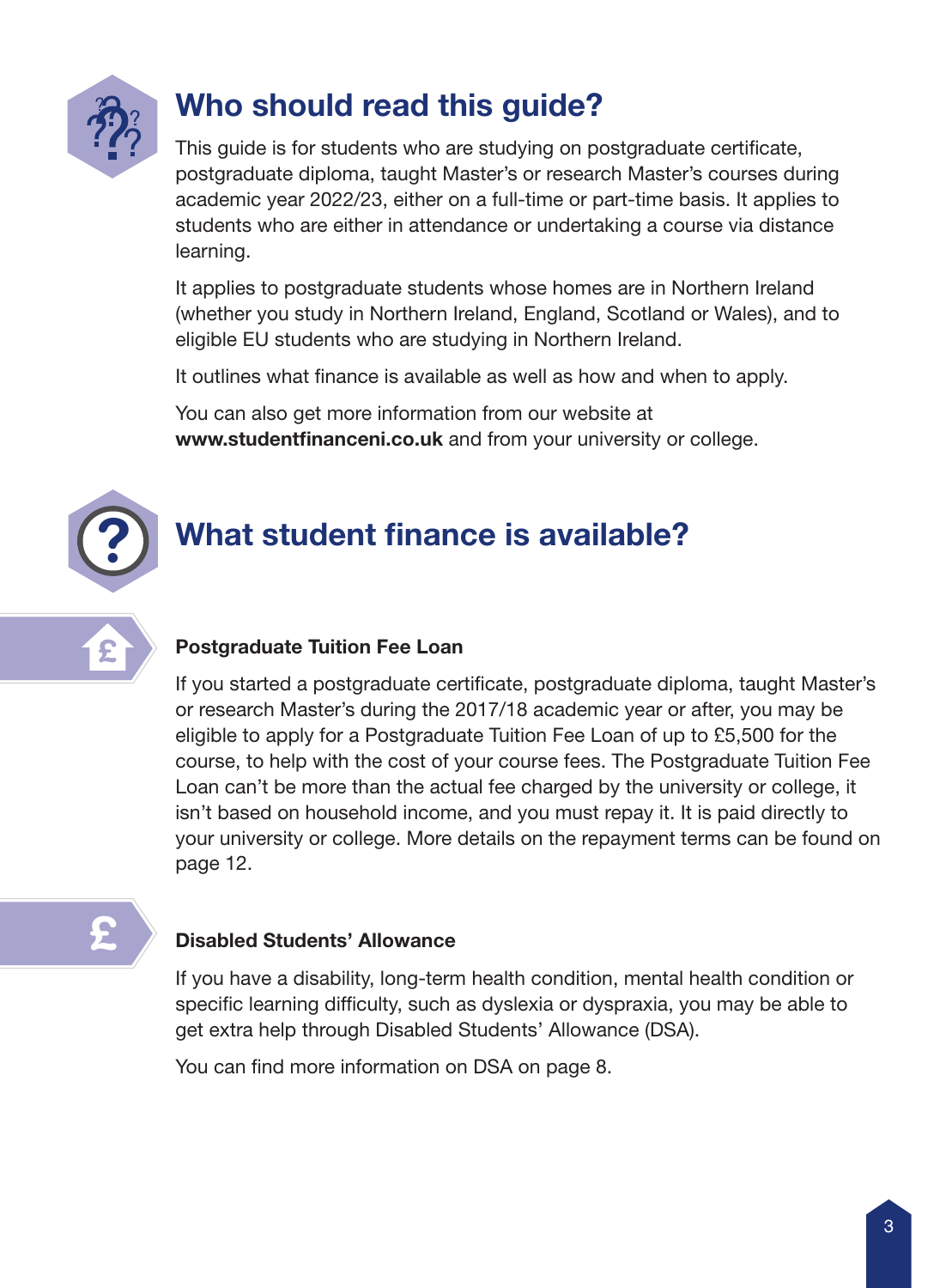

?

### Do you qualify?

### Where you want to study

Students from Northern Ireland will be eligible to apply for a Postgraduate Tuition Fee Loan regardless of where in the United Kingdom they undertake their course.

Northern Ireland domiciled students planning to attend a higher education postgraduate course (including Open University courses) in Northern Ireland, England, Scotland or Wales should be aware that postgraduate tuition fees vary. The maximum Postgraduate Tuition Fee Loan available to Northern Ireland domiciled students is £5,500 for the course, and Northern Ireland students will have to financially make up the difference of any tuition fee charged by their Higher Education Institution.

You should establish the amount of tuition fees with your Higher Education Institution before committing to a course.

### The course you want to study

Students studying for degrees in veterinary science or architecture and undertaking an intercalated postgraduate course are ineligible for undergraduate student support during that year but may apply for a Postgraduate Tuition Fee Loan. They may subsequently access undergraduate support when they return to finish their undergraduate degree - contact the Student Finance NI Office for details. Students who undertake an intercalated postgraduate course in other subjects will not be eligible for undergraduate support when they return to finish their undergraduate degree.

Please note, however, that courses that are currently funded through the undergraduate student funding system will not be eligible for the Postgraduate Tuition Fee Loan:

- Postgraduate Certificate of Education (PGCE);
- Master of Architecture (MArch)\*;
- Integrated Master's degrees;
- Intercalated medical/dental courses (if intercalating after year 4 of your medicine/dentistry course).

(\*You may access a Postgraduate Tuition Fee Loan for a MArch where undergraduate funding is not available – contact the Student Finance NI Postgraduate Office for details.)

The Postgraduate Tuition Fee Loan will not be available in respect of doctoral (PhD) study.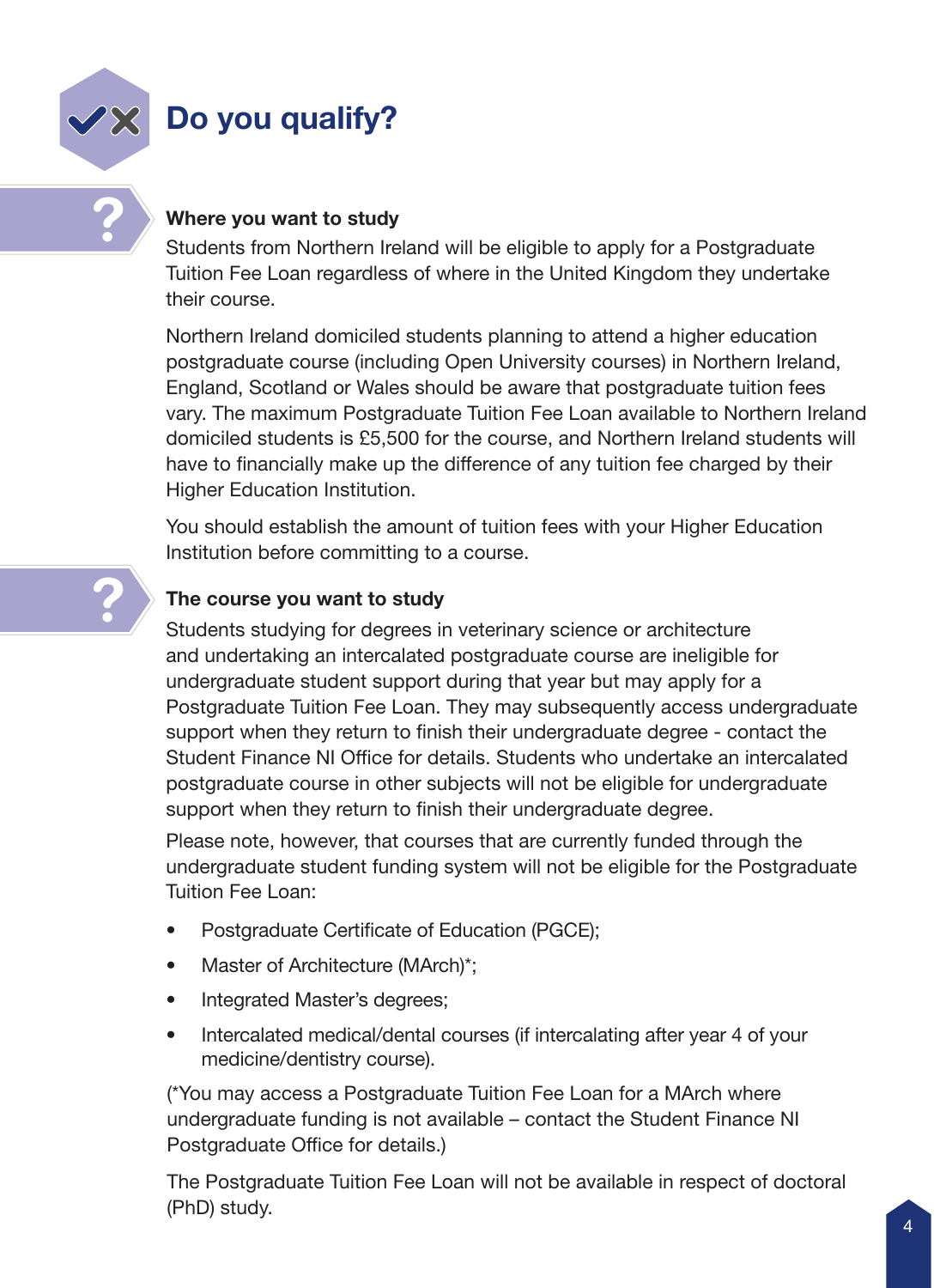

#### When your course begins

The Postgraduate Tuition Fee Loan is available for courses starting after 1st August 2017.

#### Where you live

Residency requirements for the Postgraduate Tuition Fee Loan are the same as those for undergraduate student support in Northern Ireland. Normally, you must be living in Northern Ireland on the first day of the first academic year of your course, and:

have been living in the UK, the Channel Islands, or the Isle of Man for the 3 years immediately before that date, and have 'settled status' in the UK

(meaning that you can live permanently in the UK without any Home Office restriction on how long you can stay); or

meet the requirements of one of the other UK residency categories listed in the Education (Student Support) (No.2) Regulations (Northern Ireland) 2009, as amended (for example you are a refugee living in the UK); or if you are a European Union (EU) national, or a child of an EU national, studying in NI, you may be eligible for a Postgraduate Tuition Fee Loan on a similar basis to NI students if you hold 'presettled' or 'settled' status under the EU Settlement Scheme and have lived in the area comprising the UK/Gibraltar/EAA/Switzerland for three years before your course starts. Under the Common Travel Area arrangements, Republic of Ireland (ROI) nationals who have been ordinarily resident in the area comprising the UK/Gibraltar/EAA/ Switzerland for the three years prior to the start of the course may be eligible for fee loans (they are not required to apply under the EU Settlement Scheme).



#### Your previous study

You are entitled to apply for one Postgraduate Tuition Fee Loan even if you already hold an equivalent or higher level qualification.

Please note, however, that if you receive a Postgraduate Tuition Fee Loan from any government authority within the United Kingdom or Postgraduate Master'sGrant support from Student Finance Wales, you will not be eligible for a second Postgraduate Tuition Fee Loan from Student Finance NI – even if your new course is of a higher level than the first, and whether or not you have not previously taken out the maximum loan available.

It is also important to note that any Postgraduate Tuition Fee Loan that you receive in respect of an intercalated postgraduate course may affect your eligibility for any subsequent undergraduate support\*.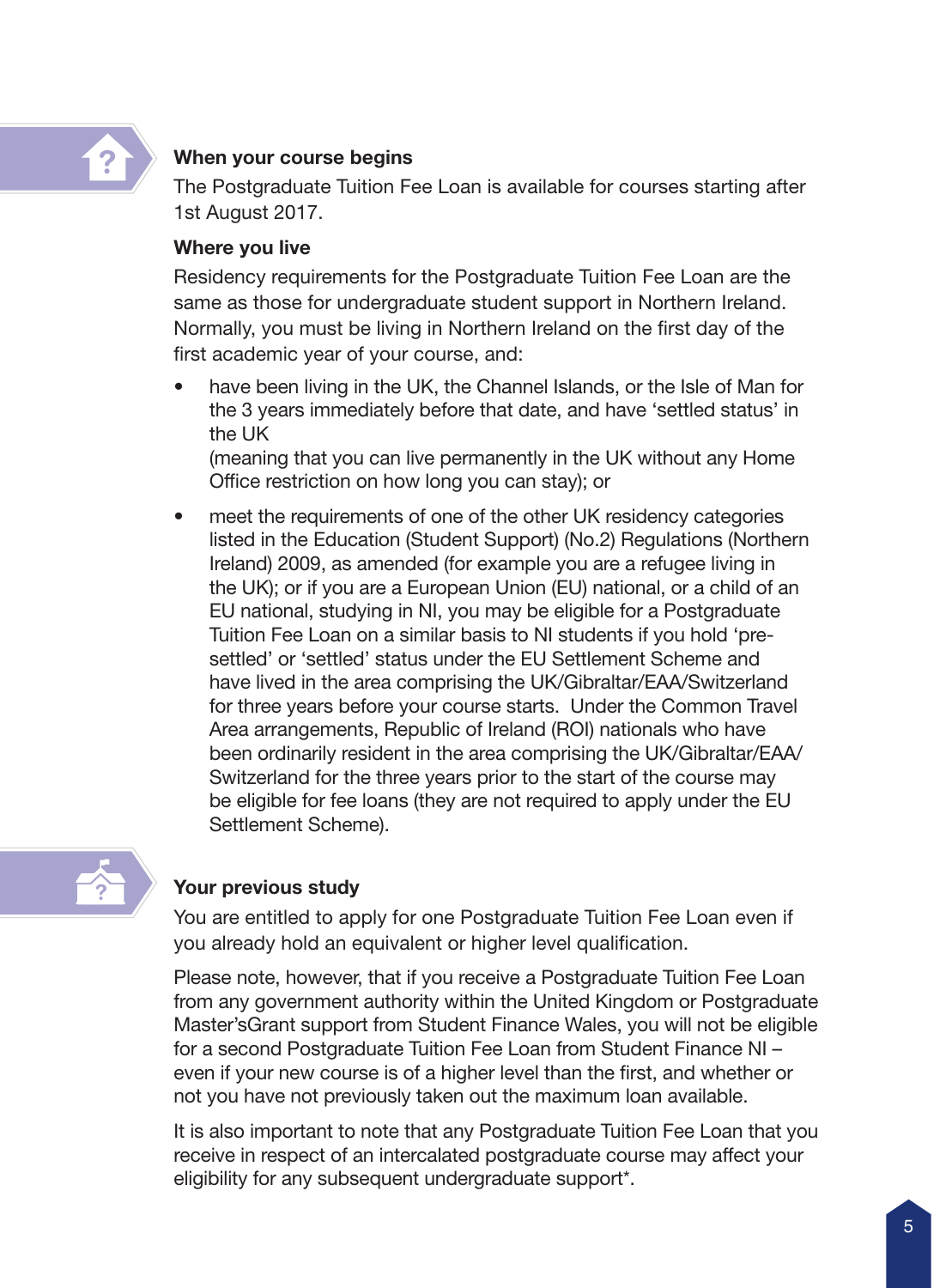(\*Students studying for degrees in medicine or dentistry, who undertake an intercalated postgraduate course after year 3 of their medicine/ dentistry course are ineligible for undergraduate student support during that year but may apply for a Postgraduate Tuition Fee Loan. However, if a student intercalates after year 4 of their medicine/dentistry course they may be eligible for a Fee Grant, reduced rate Maintenance Loan and a means tested Department of Health Bursary. Such students are not eligible to apply for a Postgraduate Tuition Fee Loan.

Students studying for degrees in veterinary science or architecture and undertake an intercalated postgraduate course are ineligible for undergraduate student support during that year but may apply for a Postgraduate Tuition Fee Loan.

They may subsequently access undergraduate support when they return to finish their undergraduate degree - contact the Student Finance NI Office for details.

Students who undertake an intercalated postgraduate course in other subjects will not be eligible for undergraduate support when they return to finish their undergraduate degree.)

#### Other sources of funding

**!** 

Eligibility for other sources of postgraduate funding (including bursary support) will not affect your eligibility for a Postgraduate Tuition Fee Loan.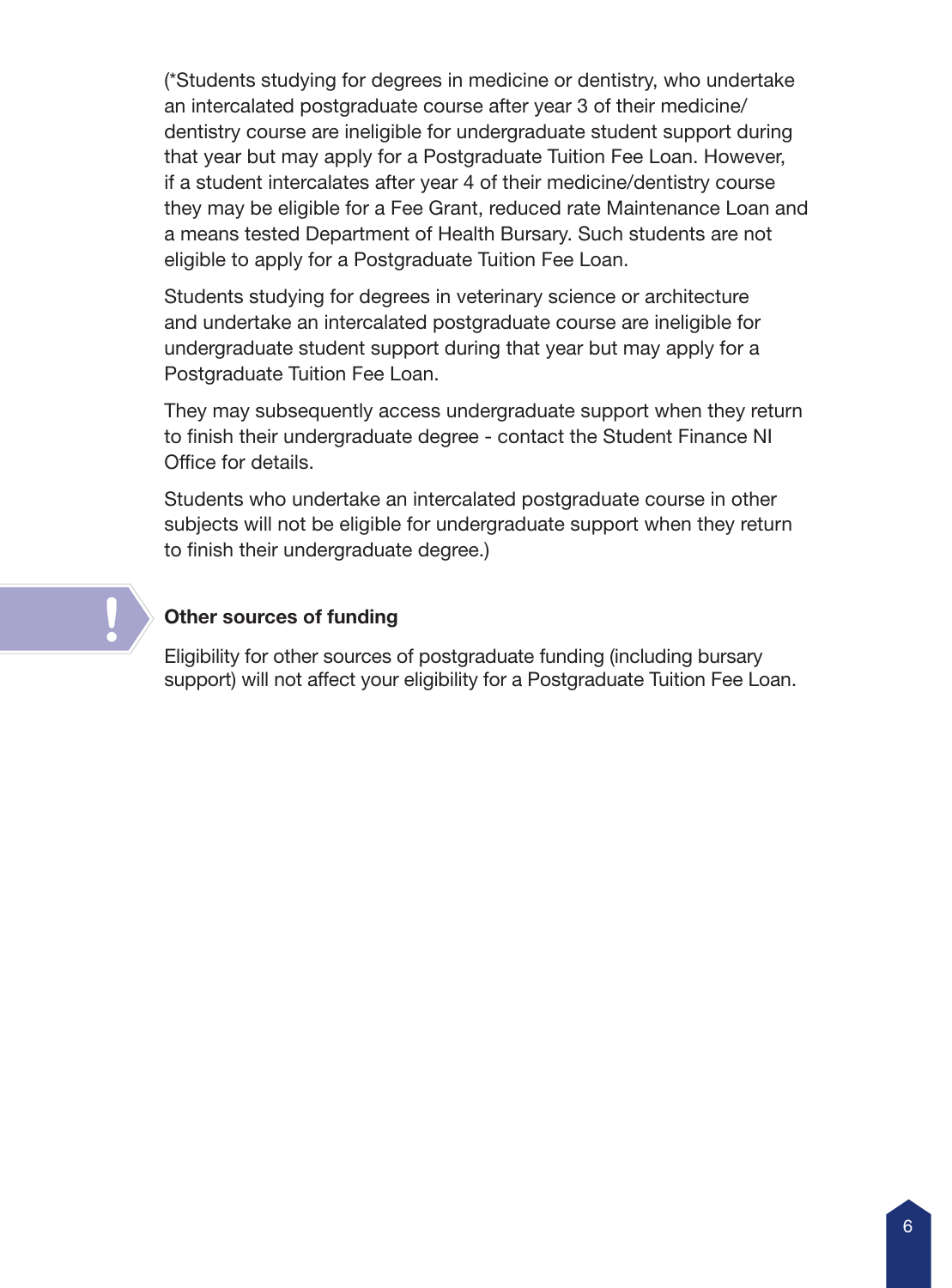

## Find out what you're entitled to

| <b>Postgraduate Tuition Fee Loan</b> |                                                                                                                                                                                                                                                                                                                                                                                                                                                                                                                                                                                                           |  |  |  |  |
|--------------------------------------|-----------------------------------------------------------------------------------------------------------------------------------------------------------------------------------------------------------------------------------------------------------------------------------------------------------------------------------------------------------------------------------------------------------------------------------------------------------------------------------------------------------------------------------------------------------------------------------------------------------|--|--|--|--|
| What is it for?                      | The Tuition Fee Loan helps towards the cost of tuition fees charged<br>by your university or college.                                                                                                                                                                                                                                                                                                                                                                                                                                                                                                     |  |  |  |  |
| How much can<br>I get?               | You can get up to £5,500 towards the tuition fees over the duration of<br>your postgraduate certificate, postgraduate diploma, taught Master's<br>or research Master's course. The Tuition Fee Loan can't be more than<br>the actual fee charged by the university or college. If your course<br>costs more than £5,500 you will required to self finance the balance.                                                                                                                                                                                                                                    |  |  |  |  |
| How is it paid?                      | We pay the Tuition Fee Loan directly to your university or college.                                                                                                                                                                                                                                                                                                                                                                                                                                                                                                                                       |  |  |  |  |
| Do I have to<br>pay it back?         | Yes. Postgraduate Tuition Fee Loans will be added to the balance of<br>any undergraduate student loans that you have, and repaid under<br>existing Plan 1 income contingent repayment terms.<br>As such, you will pay 9% of anything you earn over the minimum<br>income threshold (for academic year 2022/23 this is £20,195 per<br>year, £1,683 per month, or £388 per week before tax and National<br>Insurance) towards any loan balance that you have.<br>You will become eligible to begin repayment from the start of the tax<br>year (April 6th) after you complete or withdraw from your course. |  |  |  |  |
| Anything else?                       | You will normally be entitled to a maximum of one Postgraduate<br>Tuition Fee Loan only. If you subsequently decide to undertake a<br>further course at postgraduate certificate, postgraduate diploma,<br>taught Master's or research Master's level, you will not be eligible for<br>a second Postgraduate Tuition Fee Loan. The same principle applies<br>even if your previous Postgraduate Tuition Fee Loan was provided by<br>a government authority elsewhere in the United Kingdom.                                                                                                               |  |  |  |  |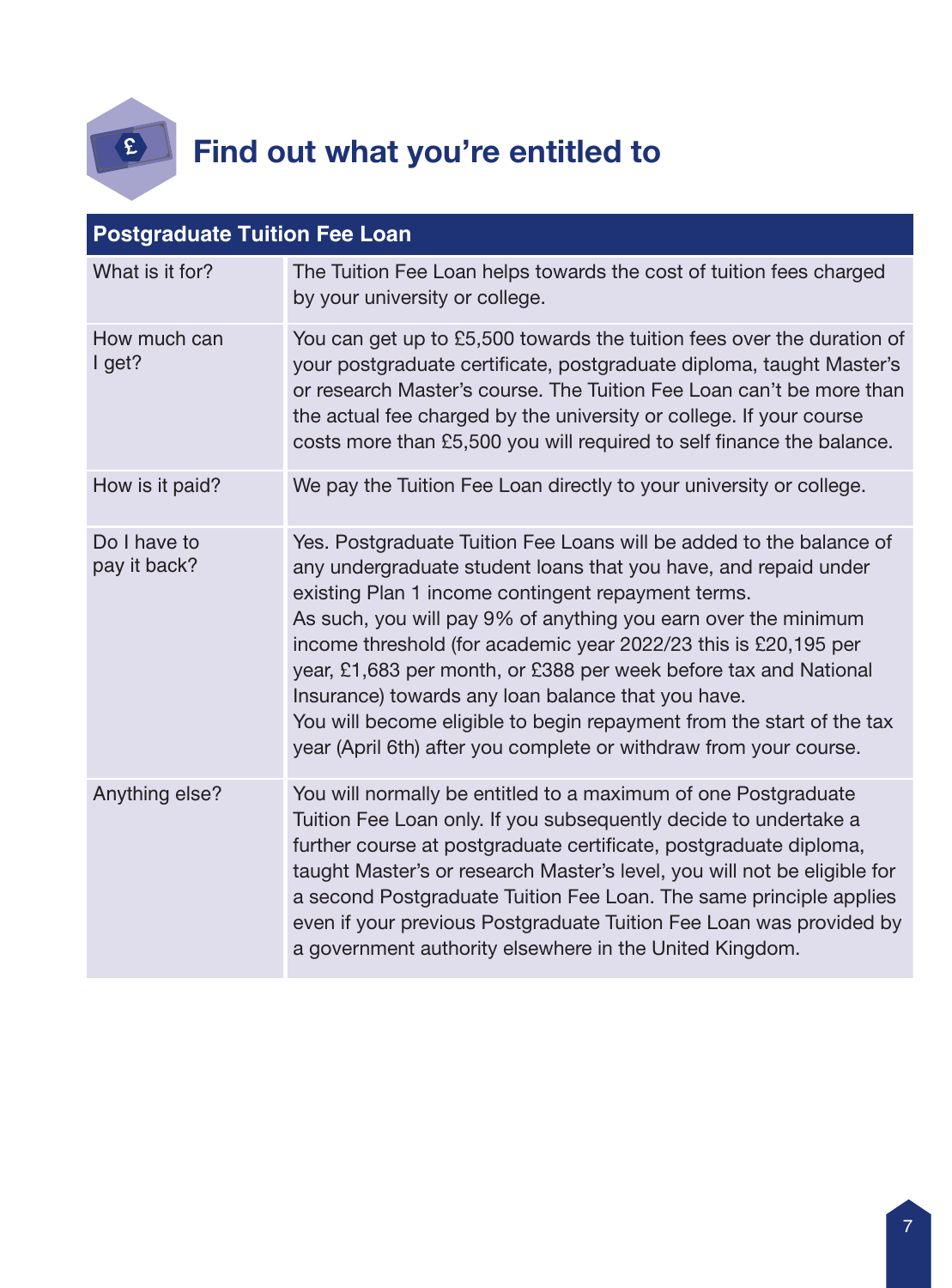| <b>Disabled Students' Allowance</b> |                                                                                                                                                                                                                                                                                                                                                                                                                                                                                                                                                                                                                                                                                                                                                                                                                                                                                                                                                                                                                                                                                                                                                                                                                                |
|-------------------------------------|--------------------------------------------------------------------------------------------------------------------------------------------------------------------------------------------------------------------------------------------------------------------------------------------------------------------------------------------------------------------------------------------------------------------------------------------------------------------------------------------------------------------------------------------------------------------------------------------------------------------------------------------------------------------------------------------------------------------------------------------------------------------------------------------------------------------------------------------------------------------------------------------------------------------------------------------------------------------------------------------------------------------------------------------------------------------------------------------------------------------------------------------------------------------------------------------------------------------------------|
| What is it for?                     | DSA can help with the extra costs you may have in relation to your<br>course as a direct result of your disability, long-term health condition,<br>mental-health condition or specific learning difficulty.                                                                                                                                                                                                                                                                                                                                                                                                                                                                                                                                                                                                                                                                                                                                                                                                                                                                                                                                                                                                                    |
| How much can<br>I get?              | There is a single DSA allowance of up to £25,000 a year towards<br>course-related costs and travel costs for postgraduate students. This<br>support can be used for specialist equipment, non-medical helpers,<br>extra travel costs or other course-related costs that you face as a di-<br>rect result of a disability, mental-health condition or specific learning<br>difficulty. The amount you can get does not depend on your income<br>or that of your family, but it will depend on your needs assessment<br>and will be subject to the approval of the Education Authority.                                                                                                                                                                                                                                                                                                                                                                                                                                                                                                                                                                                                                                          |
| How is it paid?                     | We'll pay the money directly to the supplier of the service<br>(or services) - for example, your university, college, or equipment<br>supplier - or into your bank account, whichever applies.                                                                                                                                                                                                                                                                                                                                                                                                                                                                                                                                                                                                                                                                                                                                                                                                                                                                                                                                                                                                                                 |
| Do I have to pay<br>it back?        | No.                                                                                                                                                                                                                                                                                                                                                                                                                                                                                                                                                                                                                                                                                                                                                                                                                                                                                                                                                                                                                                                                                                                                                                                                                            |
| Anything else?                      | EU students are not eligible for DSA support.<br>If you're also applying for a Postgraduate Tuition Fee Loan, fill in<br>the application form (PGL) or apply online. Then apply for DSA by<br>downloading a slimline version of the DSA application form (DSASL)<br>from www.studentfinanceni.co.uk. Fill this in and return it to us with<br>up to date evidence of your disability.<br>If you're only applying for DSA and no other form of student finance,<br>simply download the DSA application form (DSA1) from<br>www.studentfinanceni.co.uk. Fill this in and return to us with up to<br>date evidence of your disability.<br>For more detailed information, you can download the guide 'Bridging<br>the Gap: A Guide to the Disabled Students' Allowance (DSA) in<br>Higher Education 2022/23' from www.studentfinanceni.co.uk.<br>You can order forms and guides in Braille, in large print or in audio by<br>emailing your name and address, along with what form and format<br>you need, to: brailleandlargefonts@slc.co.uk.<br>You can also phone us on 0141 243 3686. (Please note that this<br>email address and the phone number can only deal with requests for<br>alternative formats of forms and guides.) |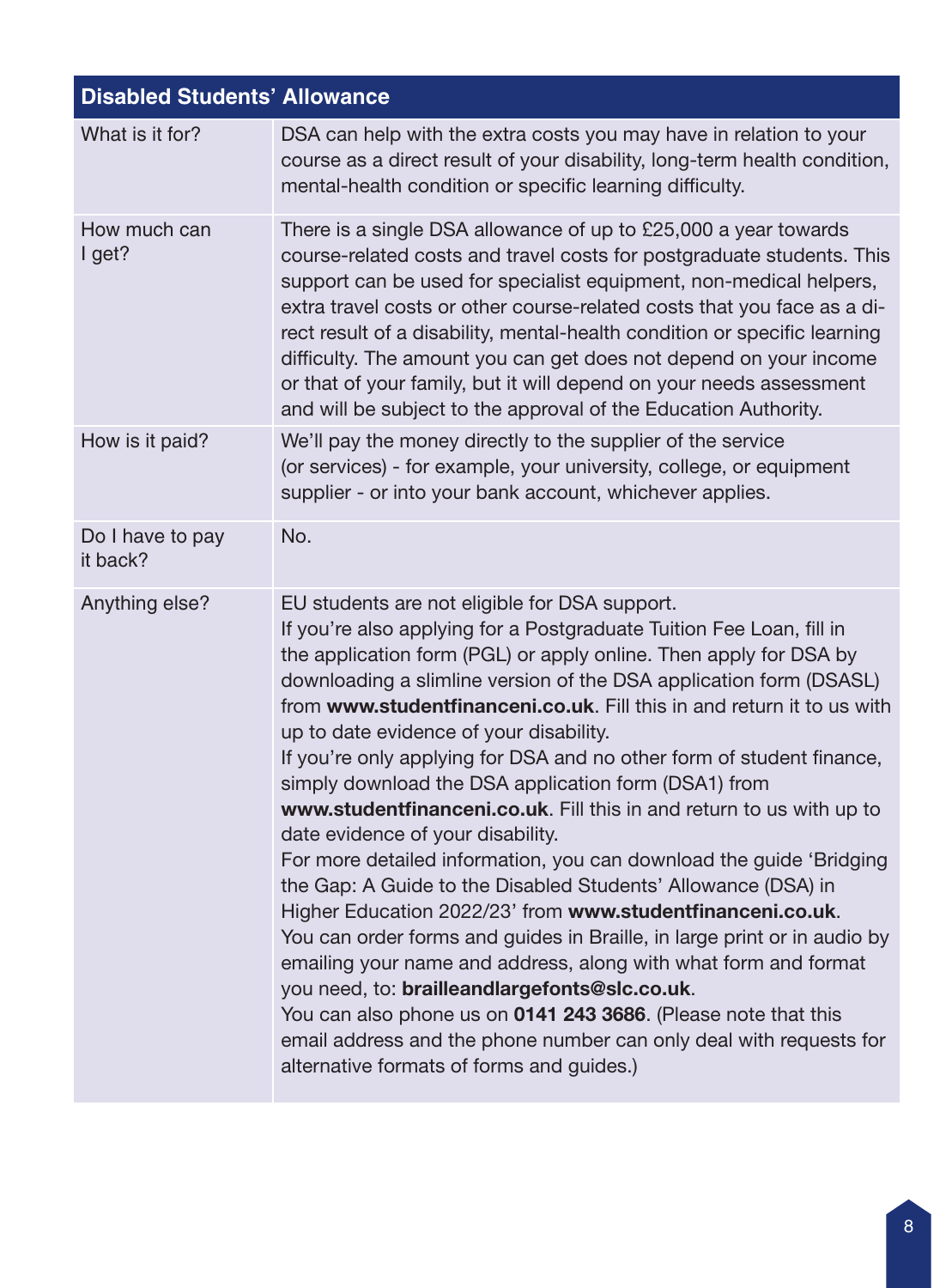

### How and when to apply

You will need to submit a loan application for each academic year of your course. You can submit an online application at www.studentfinanceni.co.uk

| T).            | Please forward any evidence we have asked for to the Student<br>Finance NI office (contact details can be found on page 14).                                                                                      |
|----------------|-------------------------------------------------------------------------------------------------------------------------------------------------------------------------------------------------------------------|
| 2.             | Once we've received your application, we'll assess it to make sure<br>you're eligible for student finance. We'll also check you've sent all the<br>information and evidence we asked for.                         |
| 3 <sub>o</sub> | The Student Loans Company will write to you to let you know whether<br>you are entitled to receive a Postgraduate Tuition Fee Loan. If you are,<br>they will pay the loan directly to your college or university. |

### Late applications

If you decide after your course has started that you would like to apply for a Postgraduate Tuition Fee Loan, you must submit an application no later than 9 months after the first day of the academic year of your course. For example, if your course starts in September, you will have until 31 May 2023 to apply.

Please note that if you apply for a Postgraduate Tuition Fee Loan after your course has begun, and you have not attended your course from the beginning, the amount of Postgraduate Tuition Fee Loan available to you will be reduced accordingly (i.e. you will not be eligible for support in respect of terms that you were not in attendance).



### Evidence you need to provide

If you're applying for a Postgraduate Tuition Fee Loan for the first time\*, you'll need to prove your identity – this is to help us check if you're eligible for student finance.

You can send us your passport details. If you hold a valid UK Passport you can enter your passport details on the online application. You don't need to send your UK passport as proof of identity. We will share the passport details you give us with HM Passport Office so that we can verify your identity. If you don't have a valid passport you'll need to send us your birth or adoption certificate. You'll also need to fill in a 'Postgraduate Tuition Fee Loan Birth/ Adoption certificate declaration form 2022/23' available from www.studentfinanceni.co.uk and send this with your certificate.

If you're a non-UK passport holder, you'll need to send your valid non-UK passport to us at the address on page 14.

These must be original documents, not photocopies. We'll return them once we've confirmed your identity and checked you're eligible for student finance.

Non-ROI EU nationals are required to provide their share code when applying to verify their 'settled' or 'pre-settled' status under the EU Settlement Scheme.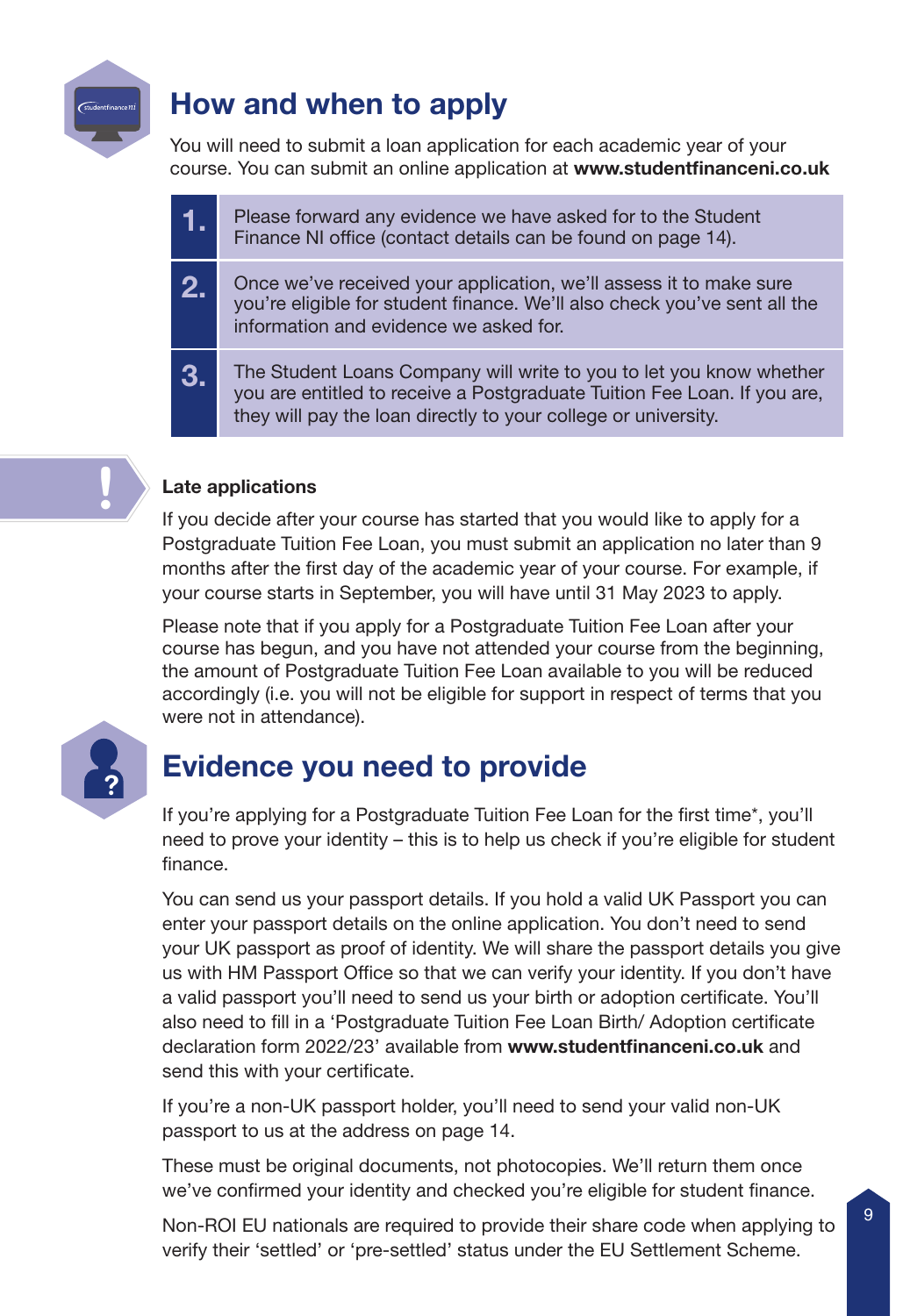If you received a Postgraduate Tuition Fee Loan for the same course last year, you won't have to send your identity evidence again.

(\*If you received student support from Student Finance NI for your undergraduate degree and you're going to start your postgraduate course straight away – e.g. you graduated in Summer 2022 and start your postgraduate course in Autumn 2022 – you'll not need to prove your identity unless you're specifically requested to do so by the Education Authority.)



### What if your circumstances change?

You must notify the Student Finance NI office immediately of any change in your circumstances which may affect your entitlement to student finance. The most common changes of circumstance are:

- you've changed university or college;
- you've changed your course (but stayed at the same university or college);
- you've changed your course duration;
- you've suspended your study;
- you've left your course;
- your name has changed; or
- your address and contact details have changed.



### Taking a break from your studies or withdrawing from your course

We recognise that circumstances can change and in some cases you may need to take a break from your postgraduate studies or leave your course. Taking a break (suspending) or withdrawing from your studies can affect your student finance, so it's important that you let us know straight away.

### Suspending your studies

If you suspend your studies your Postgraduate Tuition Fee Loan payments will stop. As long as your university or college has agreed that you can suspend your studies, your Postgraduate Tuition Fee Loan payments will resume when you return to your course. However, if you suspend your studies for two years or more during your course you'll only be entitled to further Postgraduate Tuition Fee Loan payments if you can provide compelling personal reasons for each period of suspension.

### Withdrawing from your course

If you withdraw from your course your Postgraduate Tuition Fee Loan payments will stop. In most cases you won't be eligible to apply for a further Postgraduate Tuition Fee Loan, unless you can provide compelling personal reasons for withdrawing from your initial course.



**!**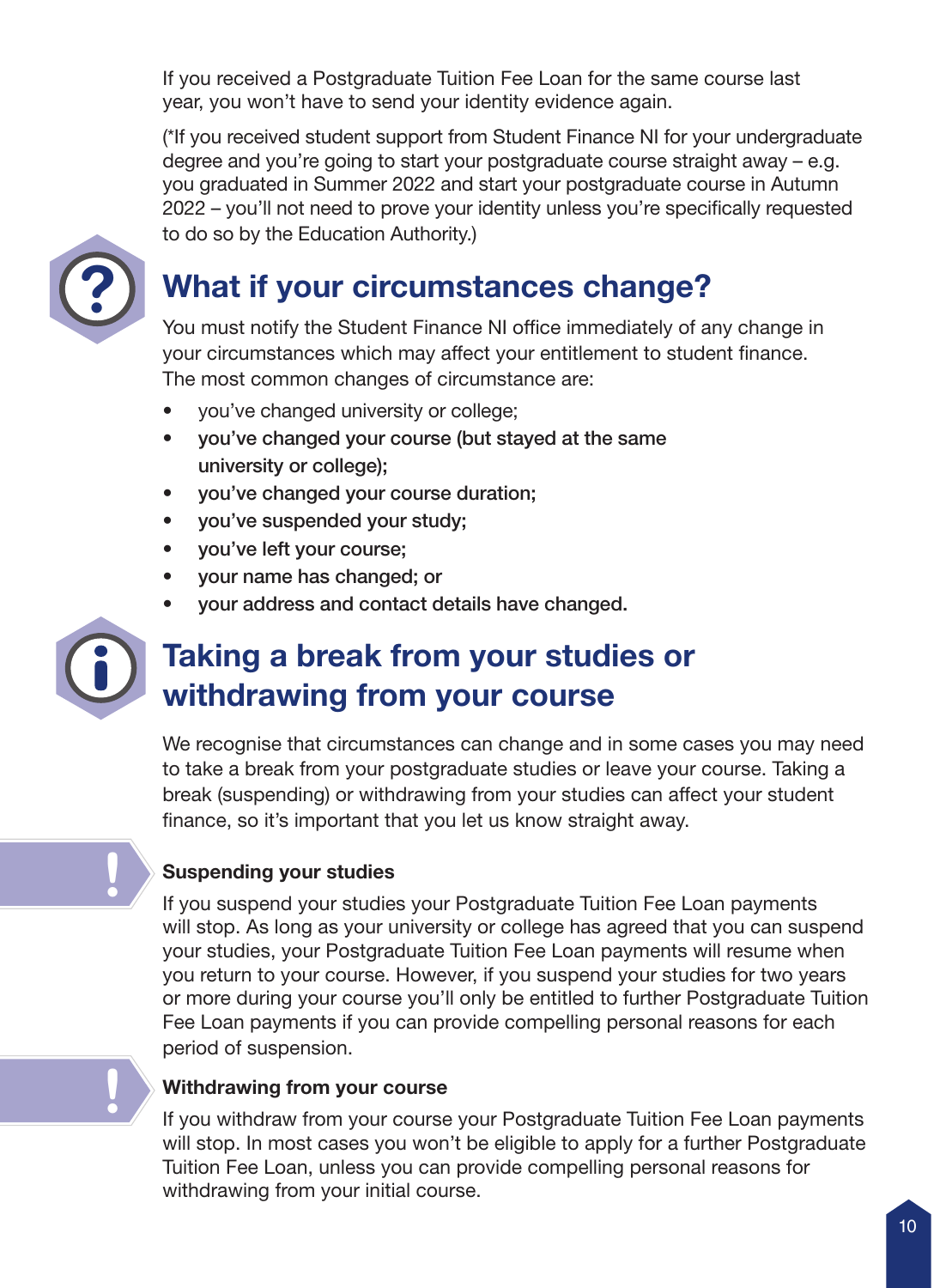### Repeating a year

Funding will not be available for repeat years, or part repeat years, even if you have chosen not to take the maximum amount of loan available to you.

#### Compelling personal reasons

If you suspend your studies or don't finish your course because of personal reasons, such as illness or bereavement, you'll be asked to provide evidence to support this.

Each case will be considered individually, but academic performance alone will generally not be classed as a compelling personal reason.

Please note that if you are deemed to have a compelling personal reason for withdrawing from your initial course, a further Postgraduate Tuition Fee Loan will be available in respect of a new course only (i.e. a second Postgraduate Tuition Fee Loan will not be payable in respect of the same course).



!

!<br>!

### Reapplying next year

You'll need to submit a fresh application for each year of your postgraduate course that you would like to avail of a Postgraduate Tuition Fee Loan.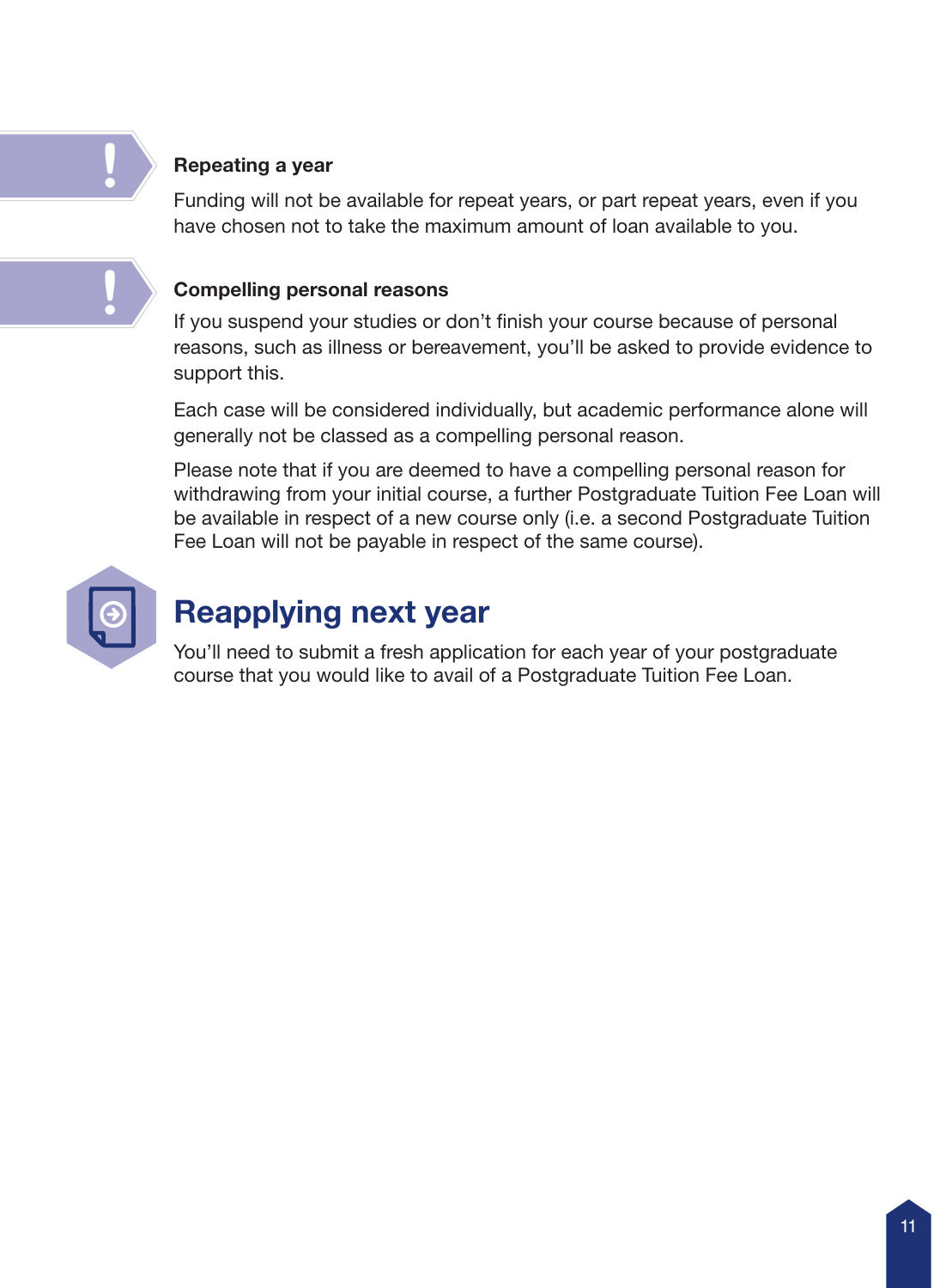

### Repayment

Postgraduate Tuition Fee Loans will be added to the balance of any undergraduate student loans that you may have, and repaid under Plan 1 income contingent repayment terms. As such, from the beginning of the tax year (April 6th) after you complete or withdraw from your course, you'll be eligible to pay 9% of anything you earn over the minimum income threshold (for academic year 2022/23 this is £20,195 per year, £1,683 per month, or £388 per week before tax and National Insurance).

# ?

### How are repayments made?

If you're employed, your employer will take repayments directly from your salary along with tax and National Insurance contributions. If you stop working or your income drops below the minimum income threshold, repayments will automatically stop until you're earning over the threshold again. Your employer will pass your repayments to HM Revenue and Customs (HMRC) at the end of the tax year.

If you're self-employed, HMRC will tell you how much you need to repay towards your Postgraduate Tuition Fee Loan once you've completed your Self Assessment tax return.

After the end of the tax year, HMRC let us know how much you've repaid and we'll send you a statement. They'll let your employer know when it's time to stop taking repayments. If you're planning to work or travel abroad for more than three months after you finish or leave your course, you must let us know. We'll make alternative arrangements for you to repay your Postgraduate Tuition Fee Loan. You can find out more about repaying your loans at www.gov.uk/repaying-your-student-loan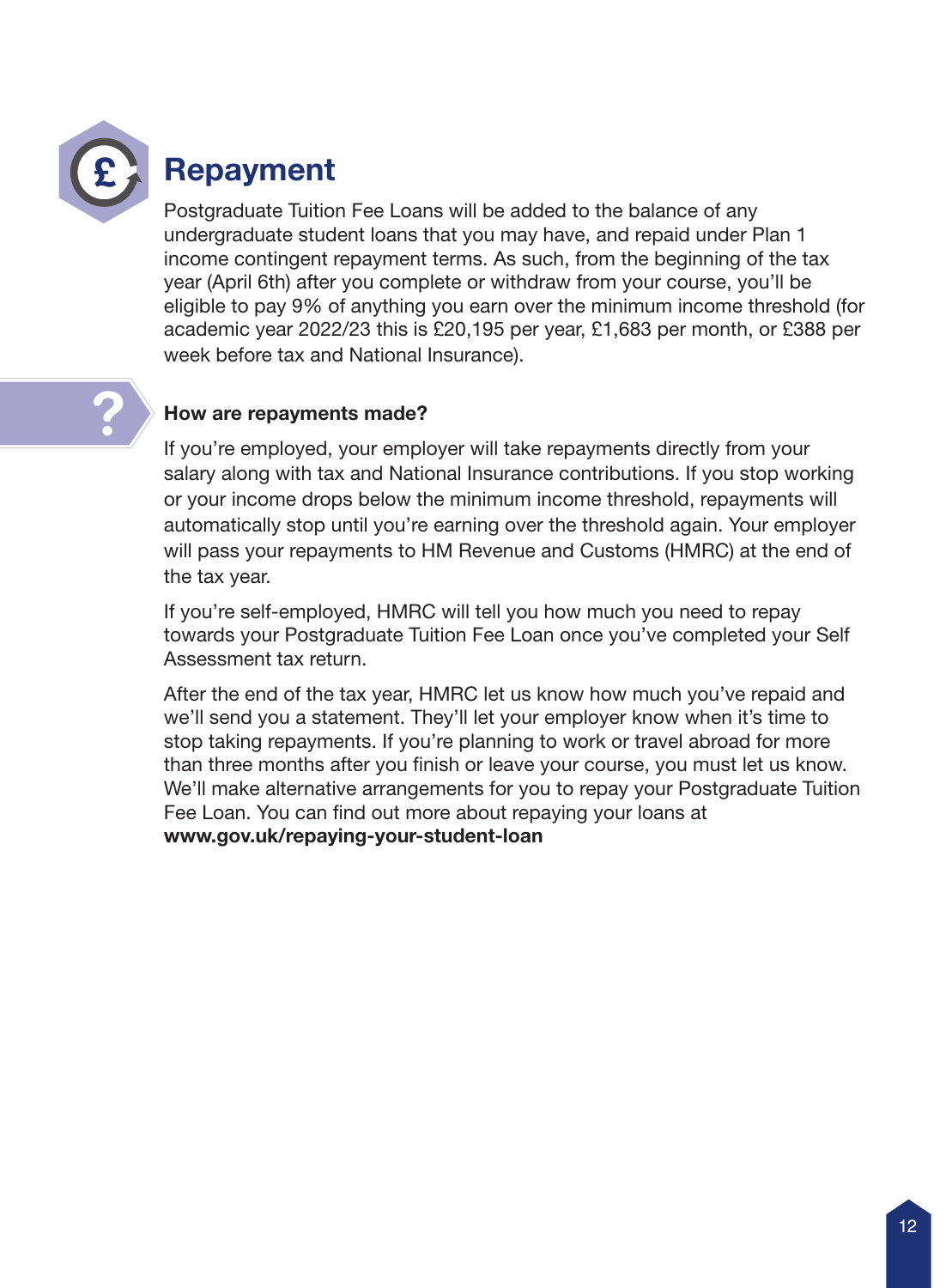### How much will I repay towards my Postgraduate Tuition Fee Loan?

The amount that you repay on your student loan(s) will depend on your income, not how much you borrowed. You'll pay 9% of your income over £20,195 per year, £1,683 per month, or £388 per week. So, if you're paid monthly and earn £2,500 per month before tax you'll repay 9% of the difference between what you earn and the monthly threshold (£1,683).

### $£2,500 - £1,683 = £817$  9% of £817 = £73,53

Your Postgraduate Tuition Fee Loan repayment would be £73.53 in that month.

For students who also have an undergraduate student loan, as the Postgraduate Tuition Fee Loan is added to any undergraduate Tuition Fee Loan balance that you have, your total repayment would still be £73.53 in that month despite having two loans.

The table below outlines how much you'll repay towards your student loan(s) depending on your income:

| Income each year<br>before tax | Monthly salary | Monthly repayment |
|--------------------------------|----------------|-------------------|
| Up to £20,195                  | £1,683         | £0                |
| £21,000                        | £1,750         | £6                |
| £24,000                        | £2,000         | £29               |
| £27,000                        | £2,250         | £51               |
| £30,000                        | £2,500         | £74               |

### Example repayment amounts

A repayment will be taken if you don't earn £20,195 in a year but exceed the monthly or weekly threshold at any time, for example if you work overtime or get a bonus. You can make a voluntary repayment towards your Postgraduate Tuition Fee Loan at any time.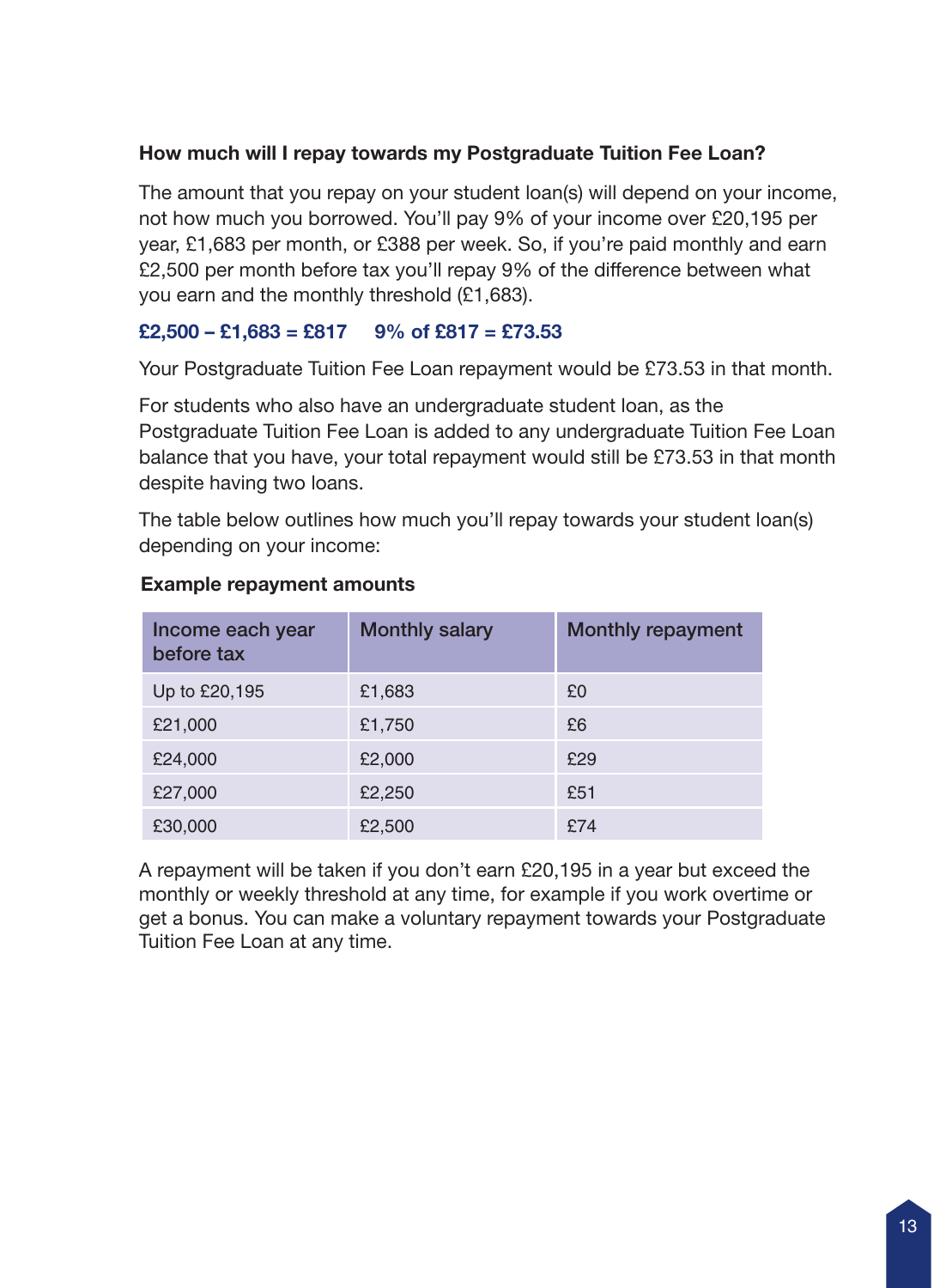?

### What about interest?

Interest is charged on your Postgraduate Tuition Fee Loan from the day we make the first payment to you until your loan is repaid in full or written off. As of 31 March 2022, the interest rate for Plan 1 Income Contingent Repayment loans is TBC%.

#### What if I already have a student loan?

If you're undertaking a postgraduate course and have an undergraduate loan balance that is in repayment status, repayments will be taken for the undergraduate loan balance if you are working and earning over the minimum income threshold.

If you're repaying an undergraduate student loan and also a Postgraduate Tuition Fee Loan, a single repayment of 9% above the minimum income threshold will be payable, i.e. two separate repayments will not be payable even though you have two loans.

#### When is a Postgraduate Tuition Fee Loan written off?

Any Postgraduate Tuition Fee Loan balance remaining 25 years after you became eligible to repay will be written off.



### Further information

Further information on the Postgraduate Tuition Fee Loan is available on the Student Finance NI website www.studentfinanceni.co.uk; by calling us on 0300 100 0493 between 8am and 8pm Monday to Friday, and between 9am and 4pm on Saturday and Sunday; or by contacting the PG Office at:

Student Finance NI Postgraduate Office Ballee Centre Ballee Road West **Ballymena** BT42 2HS

Email: StudentFinance-PG@eani.org.uk Telephone: 028 2566 1444